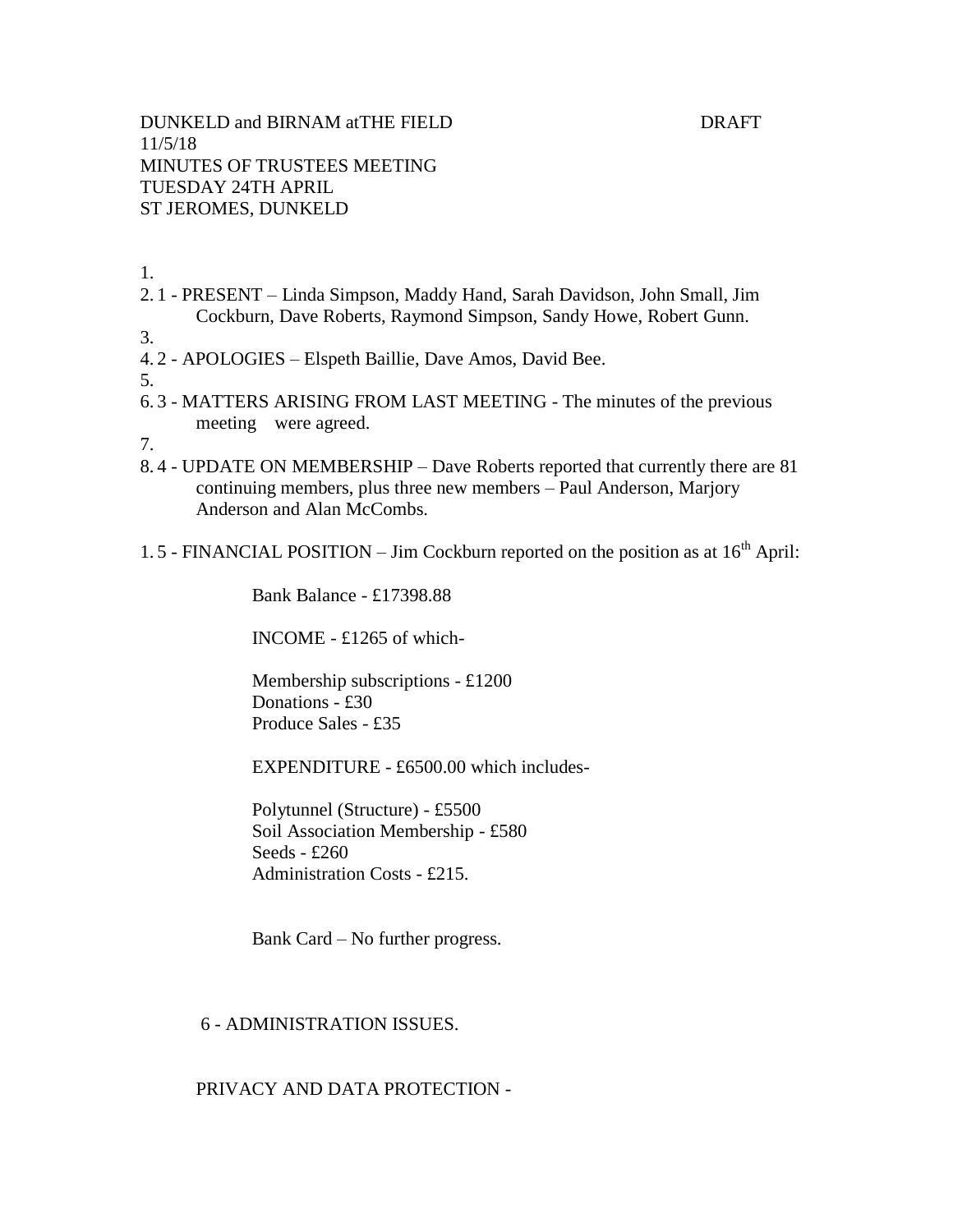Dave Roberts reported on changes to the General Data Protection Regulations (GDPR) which comes into effect on  $25<sup>th</sup>$  May and their effects on voluntary organizations.

He intimated that all computers we use for official business will need to be password protected and that Members will need to be asked to agree that the organisation may hold their personal data. It was agreed that the annual membership forms should be amended to include this requirement.

The meeting agreed that our response to the new regulations should be proportionate to the size of our organisation whilst acknowledging that large organisations risk substantial fines upon breach of these regulations.

Action – John and Dave to ensure that the e-mail list of members is kept accurate and up-to -date.

### SAFEGUARDING –

The meeting discussed the safeguarding of potentially vulnerable persons either visiting or working at The Field.

Raymond has the policy responsibility and will add updates when necessary.

Whilst it was acknowledged that recognising and defining a vulnerable person had it's difficulties, the meeting agreed that -

a) Older persons needed particular care.

b) People under 16 years of age attending The Field should be accompanied by an adult.

c) Trustees would not need to undergo disclosure checks.

i)

Dave Roberts submitted the following written statement for inclusion into our Safeguarding Policy -

"If any Trustee becomes aware of any possible safeguarding issue at The Field, they will raise it at the next available Trustees meeting under the Safeguarding item on the agenda.

If any person attending The Field becomes aware of any safeguarding issue, they can raise it through the complaints procedure or by notifying a Trustee."

NOTIFIABLE EVENTS – None reported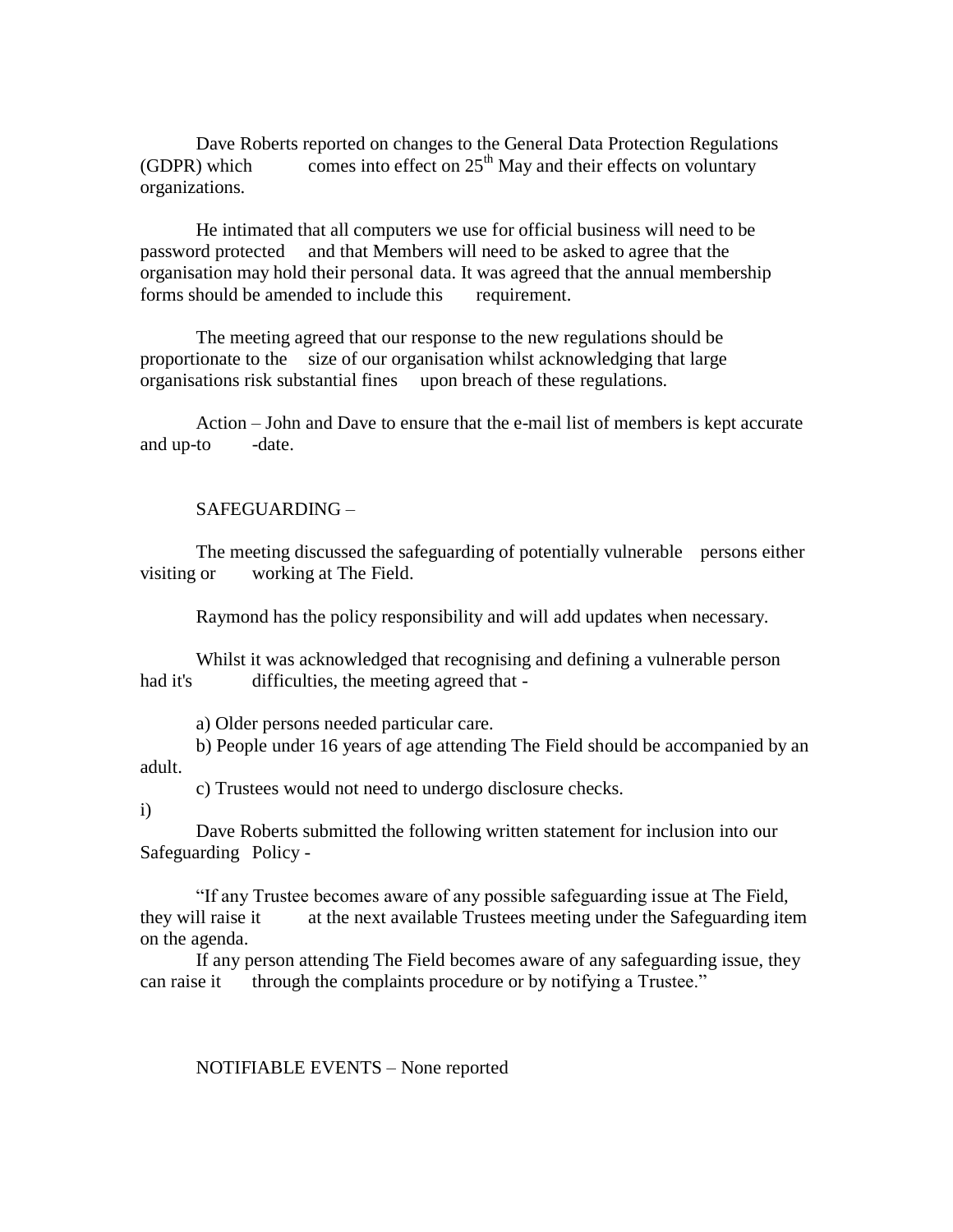POLICY FILE - Dave Roberts to continue to update

WEEDS ACTION UPDATE - See below

GROW PROJECT UPDATE – The Field has agreed to participate in this project. We await further information from the Coupar Angus gardening project.

HIP SHIRE VOLUNTEER EVENT – Dave Roberts reported that he was unwilling to nominate anyone for this event and it was agreed to take no action this year.

# COOP FUNDING -

Dave Roberts reminded the meeting that The Field were in receipt of a Coop donation in each of the last two years and asked whether we should seek a similar donation in 2018.

After discussion it was agreed that Linda would make enquiries to see if there were other possible recipients locally.

# 7 - THE FIELD -

UPDATE ON PROGRESS – Because of the cold weather, the bulk of the outdoor sowing and planting has not begun. With onions and potatoes considered to be the most urgent it was agreed that John would prepare photos and associated notes to place on Twitter with a view to encouraging young volunteers to attend an onion planting fest on the following Thursday. Indoor sowing in the small poly-tunnel is virtually complete.

NEW POLYTUNNEL – Sandy reported that the new poly-tunnel would arrive on the following Thursday and he requested that as many people as possible attend in order to help offload the structure from the lorry. Installation of the poly-tunnel is expected to occur in about two weeks after delivery. Sandy will order 60 bags Postcrete from Wickes.

SLUGS – Linda confirmed that slugs inhabiting the compost bins would do no harm when the compost is subsequently used in the garden. Volunteers will be encouraged to adopt their own particular method of slug disposal.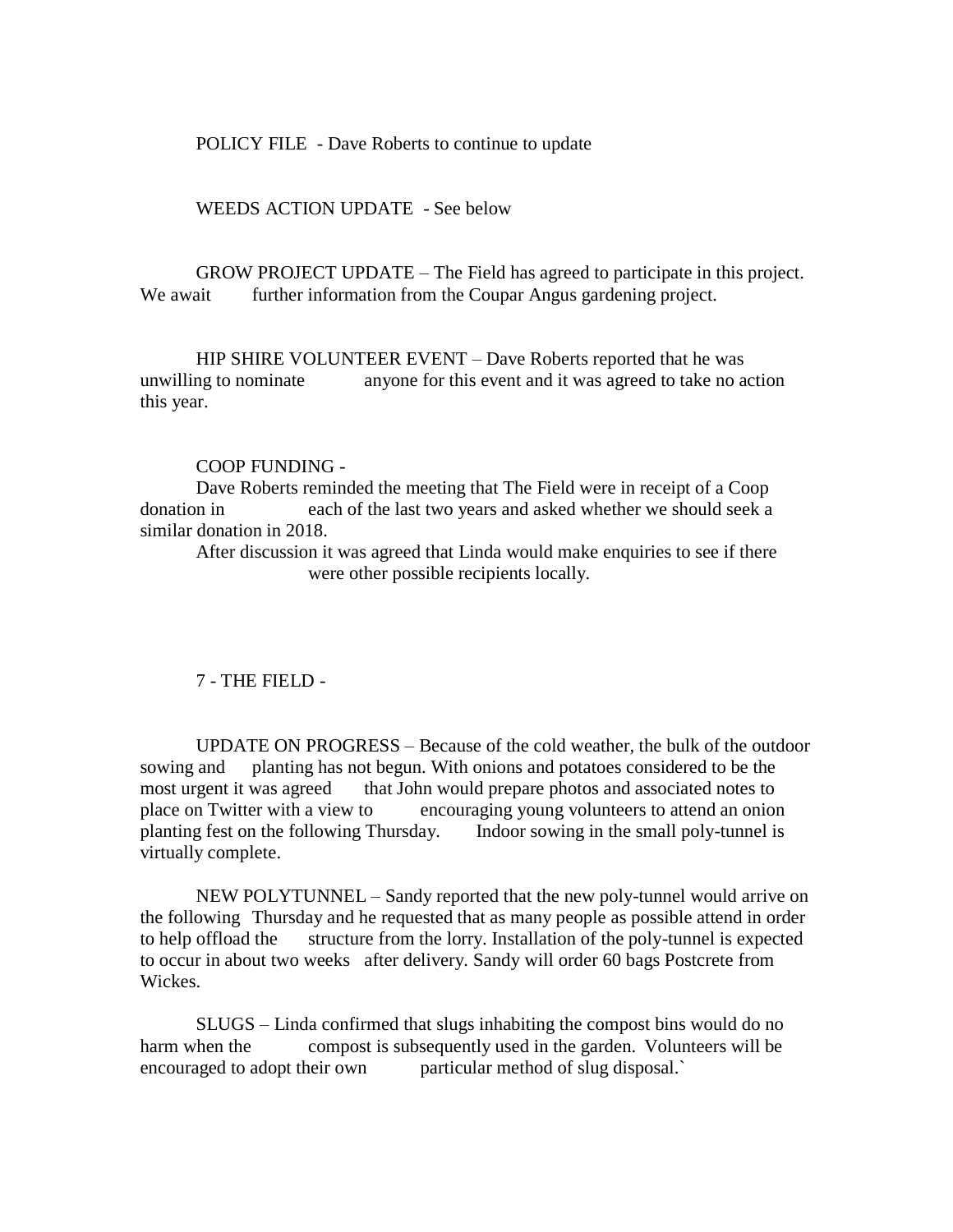WEEDS – Robert submitted his note and photos on particular weed control at The Field. John will arrange to have it laminated for display in the shed.

COMPOST – Dave Roberts presented a detailed list of all the various compost, weed and loam piles located at the Southern side of The Field and their Use By Dates. This to help in their future identification.

SKIP- Dave Roberts reported on the discussion he had had with a Council representative on the costs and feasibility of having a rubbish skip placed within the gates of The Field. Because of the substantial cost involved and anticipated access problems over the soft ground at the gate it was agreed to postpone any decision on the issue until the Summer.

SHORTENED VEGETABLE PLOTS – Linda sought suggestions from the meeting on how to make good use of the unplanted areas which will exist as the result on our earlier agreement to shorten some of the growing plots by 10 metres. She presented four possible sowing mixes for discussion and it was agreed to sow both a Legume and Herb Mix and a Buffer Strip Grass Mix for 2018. Action – Linda to order the seed mixes.

8 - KITCHEN GARDEN – Sandy informed the meeting that most of the plots had now been sown or planted out. Soil temperature is now at  $10^{\circ}$ C.

9 – FLOWERS – Maddy reported that flower sowing was complete, the hardy annuals had germinated and that a batch of Cuckoo Flower would be planted in the bed near the gate.

10 – SELLING/HARVESTING – A large amount of kale is still available for harvesting from Plot 8. The Purple Sprouting Broccoli has started to produce and some leeks are still available. A small amount of produce is still being offered at the gate.

## 11 – SUSTAINABILITY/BIODIVERSITY -

WATER USE - To improve upon the sustainability of our work at The Field and in particular our use of water, it was agreed to amend our current practices as follows -

To stop using running water for cleaning tools etc and to use either a filled trug or, better still, to use a dry scrubbing brush.

To make better use of the water butts in preference to tap water whenever possible.

Action – Linda to buy strong cleaning brushes, Raymond to repair identified leaking tap.